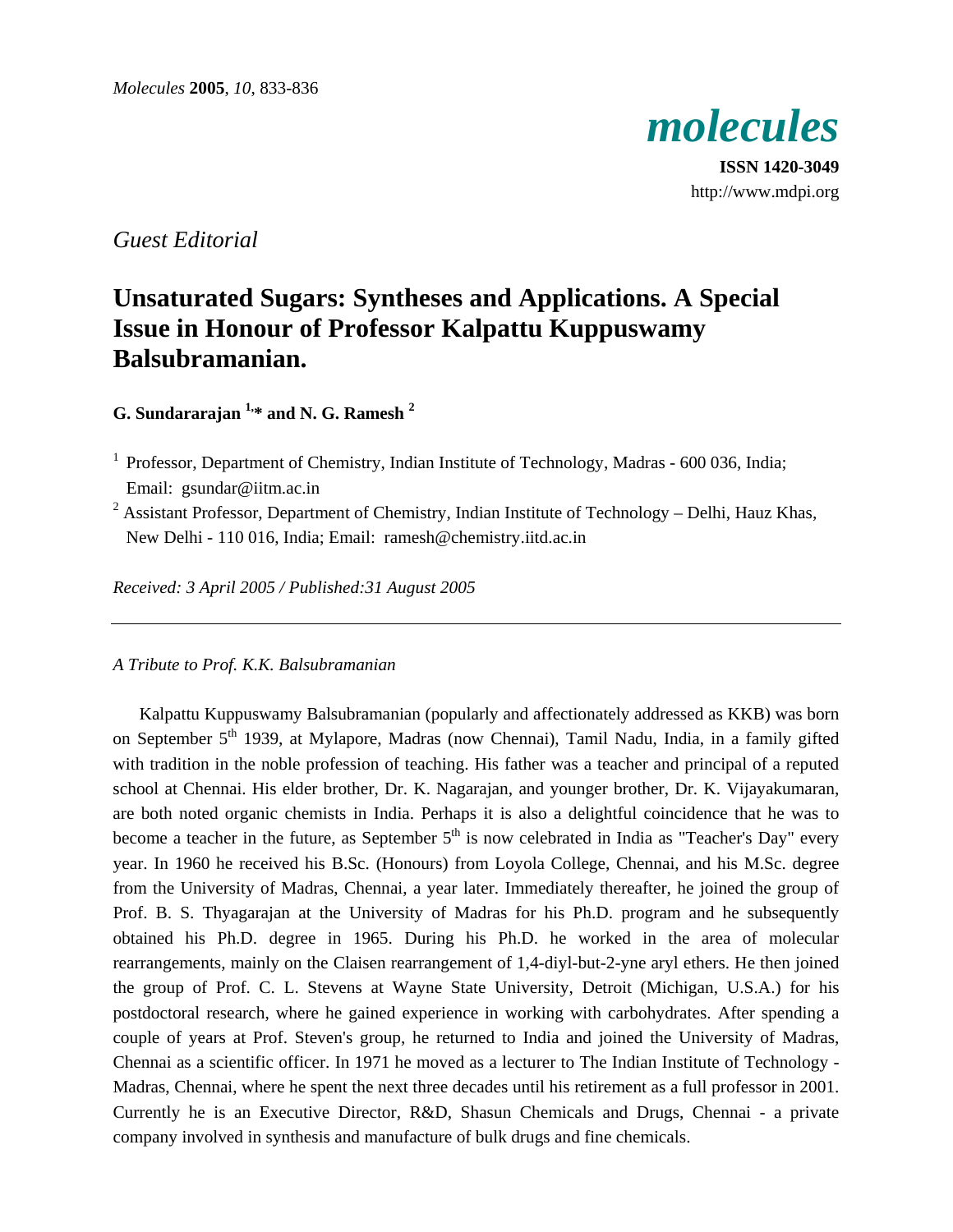During his illustrious research career, Prof. Balasubramanian and his co-workers have made significant contributions in the area of molecular rearrangements (especially the Claisen and Cope ones), radical chemistry, carbohydrate chemistry, electrochemistry, photochemistry and synthesis of natural products, etc. In all his research contributions have resulted in about 150 publications in reputed international journals and some selected significant contributions from his group are described in more detail below:

#### *Molecular rearrangements*

KKB's passion for molecular rearrangements (especially the Claisen rearrangement) started during his Ph.D. days and continued until his retirement. One of his earlier accomplishments was the Claisen rearrangement of bispropargyl ethers and propargyl thiobenzimidazoles [1]. He has also made significant contributions to the synthesis of coumarins, chromenes and their derivatives using Claisen rearrangements [2]. An important discovery was the fact that ethylene glycol has a remarkable effect on the rates of Claisen rearrangements of aryl propargyl ethers [3]. His group was also the first one to report an aromatic Claisen rearrangement in carbohydrates and to notice a remarkable reversal in the reactivity of anomeric aryl glycosides towards Claisen rearrangements [4].

#### *Radical Chemistry*

KKB's most significant contribution in the area of radical chemistry, among others, is the synthesis of pterocarpans by radical cyclization, which was perhaps the very first report of a radical cyclization proceeding through a *disfavoured 5-endo-trig* process [5]. His group has also developed a radical route for the stereoselective synthesis of C-glycosides [6].

#### *Photochemistry*

Synthesis of chromanones via photochemical isomerization of epoxyprococene was also reported by his group, as was the intramolecular cyclization of 1,5-biradicals generated by irradiation of 2- (alkenyloxy)- and (2-alkynyloxy)benzophenones to 2-alkenyl-3-phenyl- and 2-ethynyl-3-phenylbenzofurans [7]. He has also developed a novel photochemical transformation of substituted isoflavenes to benzofuro[2,3-b]benzofurans [8].

#### *Carbohydrate Chemistry*

KKB's most significant contribution in the area of carbohydrate chemistry is the synthesis of 2-Cformyl glycals using the Vilsmeier-Haack reaction [9]. This procedure is being followed world-wide by several groups for the synthesis and applications of 2-C-formyl glycals [9]. His group has developed a carbohydrate based route to optically active furano[2,3-b]benzofuran system, a key feature present in aflatoxins [10]. His research towards developing a better catalyst for the Ferrier rearrangement in carbohydrates has resulted in the finding that  $InCl<sub>3</sub>$  is the best suited for this reaction [11]. Subsequently, several other groups have used  $InCl<sub>3</sub>$  to carry out this rearrangement. His group was also one among the first to report the use of microwaves in carbohydrate chemistry [12].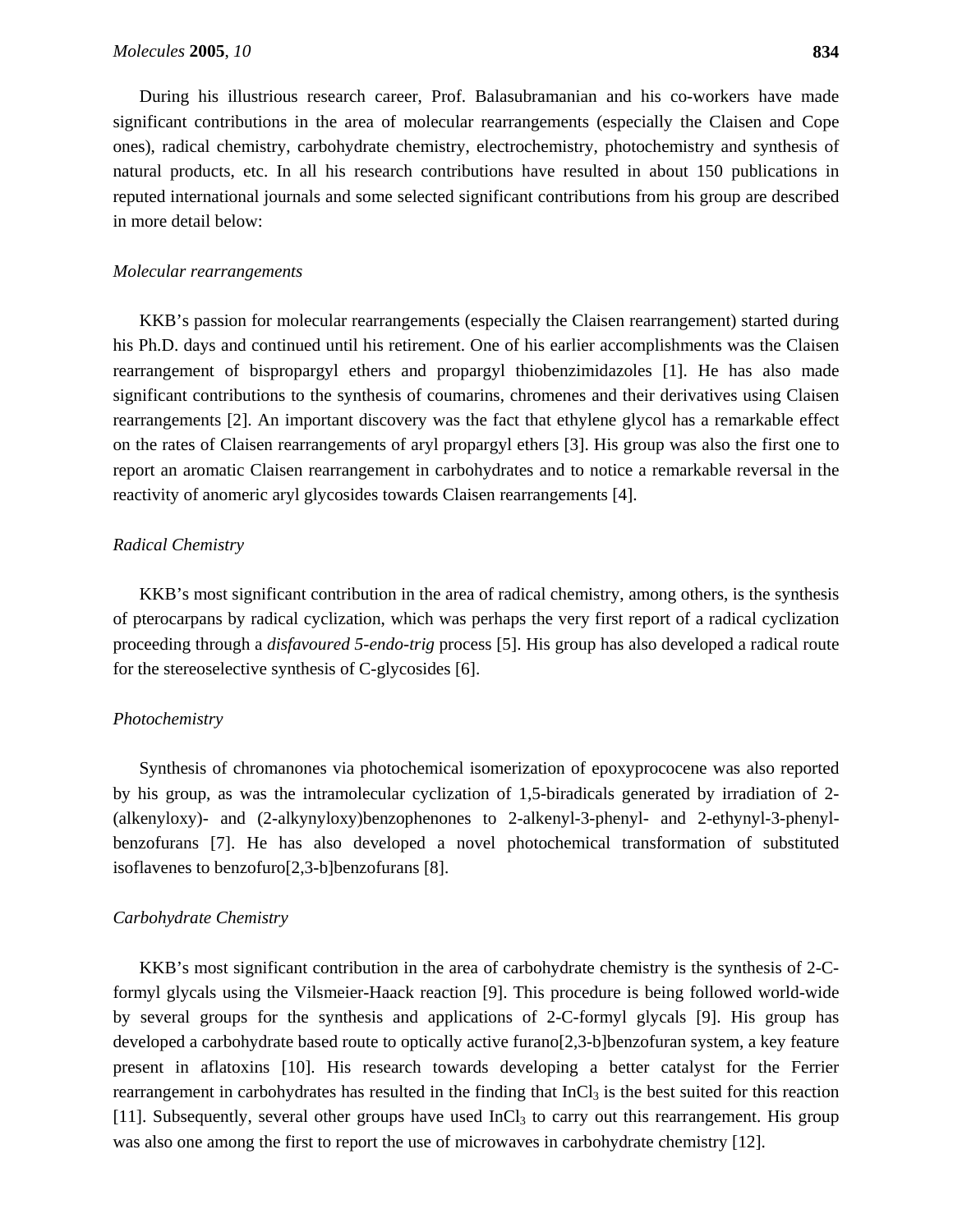#### *Electrochemistry*

Balasubramanian's contributions towards the use of electric current to bring about organic transformations is quite remarkable. He has used electrochemistry to synthesize compounds that are not generally attainable by conventional methods. Notable among these are his synthesis and isolation of *o-*allenylphenols and selective reduction of bromine in the presence of an epoxide functional group [13]. Apart from these areas, his group has also contributed significantly towards the synthesis and reactions of allenes [14], flavanoids [15], chromenes [16], indoles [17], etc.

#### *Professor Balasubramanian: Mentor, Teacher and Recognized Scientist*

Balasubramanian has guided about 30 students for their Ph.D. degree all of whom are well settled and well placed in multinational companies as well as in reputed academic institutes both in India and abroad. He has always been admired by students as one of the best teachers of his time at IIT-Chennai. His many noteworthy research contributions have been recognized both nationally and internationally. At the national level, he is an honorary fellow of the Indian Academy of Sciences, and the Indian National Science Academy, and he has delivered several endowment lectures and special lectures at various educational institutions in India. Internationally, he has been an Alexander van Humboldt (AvH) Foundation Fellow (1984-84), and Senior AvH Visiting Fellow (1997), a Guest Scientist at the National Institute of Standards and Technology, Gaithersburg, USA (1994), Visiting Professor at the University of Nancy (1984) and INSA-JSPS Visiting Fellow to Japan (2000). He has also visited several universities in the USA, UK, Germany, The Netherlands, France, Japan, and Switzerland to deliver special lectures. On the personal side, Balasubramanian has enjoyed a long and happy married life with his wife Mrs. Chandra. His only son, a mechanical engineering graduate from IIT-Madras, Chennai, is currently pursuing his postdoctoral research at NIST, Gaithersburg, USA. Balasubramanian is also noted for his fondness of South Indian classical music.

It is our pleasure and honour to guest-edit a special issue of Molecules on the topic of **Unsaturated Sugars: Syntheses and Applications,** with manuscripts contributed by distinguished scientists from all over the world working in the area. The issue is dedicated to Professor K.K. Balasubramanian on the occasion of his  $65<sup>th</sup>$  birth anniversary.



*Professor K.K. Balasubramanian*